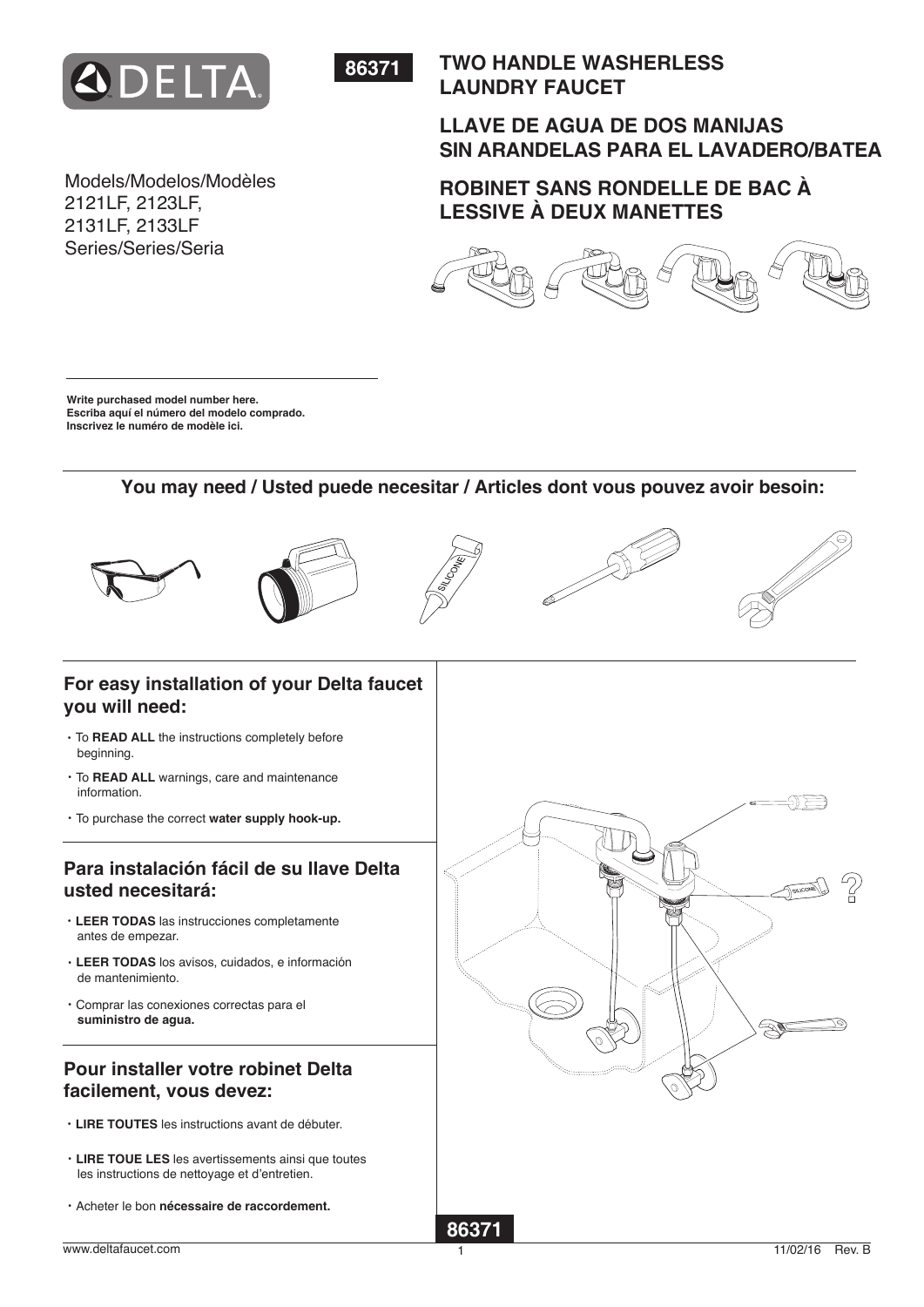| (2)                                                                                                                                                                                                                                                                                                                                                                             | 2<br>1/2" 14 NPSM<br>A<br>в                                                                                                                                                                                     |
|---------------------------------------------------------------------------------------------------------------------------------------------------------------------------------------------------------------------------------------------------------------------------------------------------------------------------------------------------------------------------------|-----------------------------------------------------------------------------------------------------------------------------------------------------------------------------------------------------------------|
| <b>SHUT OFF WATER SUPPLIES.</b><br>Remove old faucet. Place gasket (1) on bottom of new faucet. Place<br>faucet through mounting holes in sink.<br>Option: If sink is uneven, use silicone under the gasket (1).<br>Secure faucet to sink using locknuts (2) provided.                                                                                                          | Make connnections to water lines. Use 1/2" IPS faucet connections<br>(A) or use the supplied coupling nuts (1) with 3/8" O.D. ball-nose<br>risers (B).                                                          |
| <b>CIERRE LOS SUMINISTROS DE AGUA.</b><br>Quite la llave vieja. Coloque el empaque (1) in la parte inferior de la<br>llave. Coloque la llave de agua a través de los agujeros de instalación<br>en el lavamanos.<br>Opción: Si el lavamanos está desnivelado, utilice silicóndebajo del<br>empaque (1).<br>Fije la llave al lavamanos con las contratuercas (2) proporcionadas. | Haga las conexiones a la líneas de agua. Use conexiones de llave<br>IPS de 1/2" (A) o use las tuercas de acoplamiento suministradas<br>(1) con tubos montantes bola-nariz de D.E. de 3/8" (B).                  |
| <b>INTERROMPEZ L'ARRIVÉE D'EAU.</b><br>Déposez le vieux robinet. Placez le joint (1) contre le dessous du robinet<br>nuef.<br>Option: Si la surface dulavabo est inégale, appliquez du composé à<br>la silicone sous le joint (1).<br>Fixez le robinet l'évler à l'aide des écrous autofreinés (2) fournis.                                                                     | Raccordez les tuyaux d'eau chaude et d'eau froide. Utilisez des<br>raccords de robinets 1/2 po IPS (A) ou les écrous de raccordement<br>fournis (1) avec tubes- raccords à portée sphérique de 3/8 po d.e. (B). |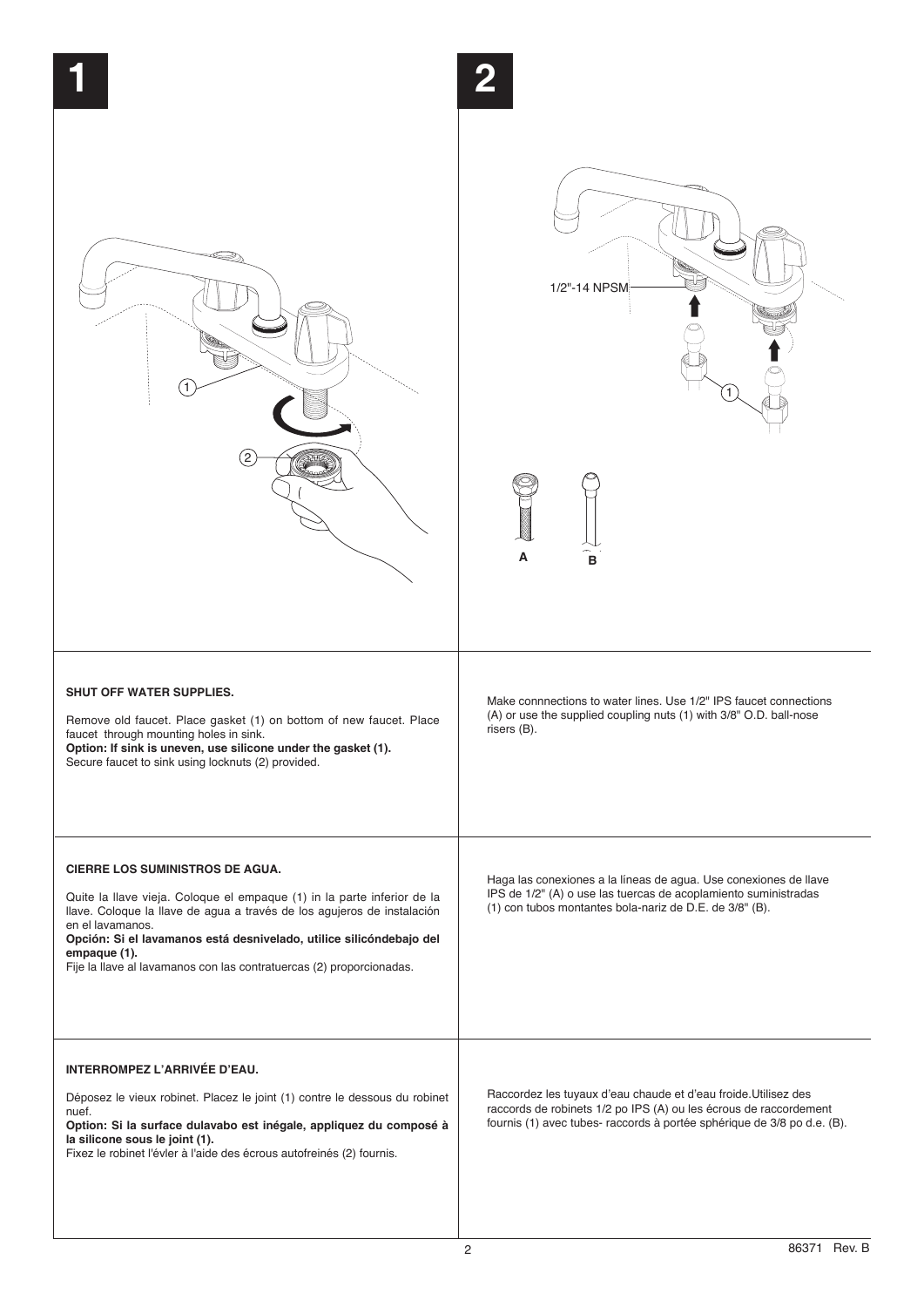| 2<br>3                                                                                                                                                                                                                                                                                                                                                                                                                                                                                                                                                                             | 2<br>U                                                                                                                                                                                                                                                                                                                                                   |
|------------------------------------------------------------------------------------------------------------------------------------------------------------------------------------------------------------------------------------------------------------------------------------------------------------------------------------------------------------------------------------------------------------------------------------------------------------------------------------------------------------------------------------------------------------------------------------|----------------------------------------------------------------------------------------------------------------------------------------------------------------------------------------------------------------------------------------------------------------------------------------------------------------------------------------------------------|
| Remove stream straightener (1) on models 2123, 2133. Turn faucet handles<br>(2) all the way on. Turn on hot and cold water supplies (3) and flush water<br>lines for one minute.<br>Important: This flushes away any debris that could cause damage to<br>internal parts.<br>Check all connections at arrows for leaks. Re-tighten if necessary, but do not<br>overtighten. Replace stream straightener if removed.                                                                                                                                                                | Maintenance<br>If faucet leaks from spout outlet-Shut off water supplies-Replace<br>Seats and Springs (1).<br>If leak persists-Shut off water supplies-Replace Stem Unit Assembly (2).<br>*Install stems (2) correctly for proper handle rotation.                                                                                                       |
| Quite el Enderezador de Chorro (1) modelos 2123,2133. Gire las manijas<br>de la llave (2) completamente a la posición abierta. Abra los suministros de<br>agua caliente y fría (3) y deje que el agua corra por las líneas por un minuto.<br>Importante: Esto limpia cualquier escombro que pudiera causar daño a<br>las partes internas.<br>Examine todas las conexiones donde señalan las flechas por si hay<br>filtraciones de agua. Apriete de nuevo si es necesario, pero no apriete<br>demasiado. Reemplace el enderezador de chorro si quite.                               | Mantenimiento<br>Si la llave tiene filtraciones del pico del tubo de salida-Cierre los<br>suministros de agua-Reemplace los Asientos y Resortes (1).<br>Si la filtración persiste-Cierre los suministros de agua-<br>Reemplace el Ensamble de la Unidad de la Espiga (2).<br>*Instale las espigas (2) correctamente para obtener una<br>rotación debida. |
| Retirez Concentrateur de jet (1) modèles 2131,2133. Tournez les poignées (2)<br>du robinet pour ouvrir celui-ci complètement. Rétablissez l'alimentation en<br>eau chaude et en eau froide (3), puis laissez s'écouler l'eau une minute.<br>Important : Il faut laisser s'écouler l'eau pour évacuer les saletés qui<br>pourraient abîmer les éléments internes du robinet.<br>Vérifiez l'étanchéité de tous les raccords identifiés par une flèche. Resserrez<br>les raccords au besoin, mais prenez garde de trop les serrer. Puis remplacez<br>concentrateur de jet si retirez. | <b>Entretien</b><br>Si le robinet fuit par la sortie du bec-coupez l'eau-puis remplacez les<br>sièges et les ressorts (1).<br>Si le robinet fuit encore-coupez l'eau-puis remplacez l'obturateur (2).<br>*Installer correctement les obturateurs (2) pour que les manettes<br>tournent dans le bon sens.                                                 |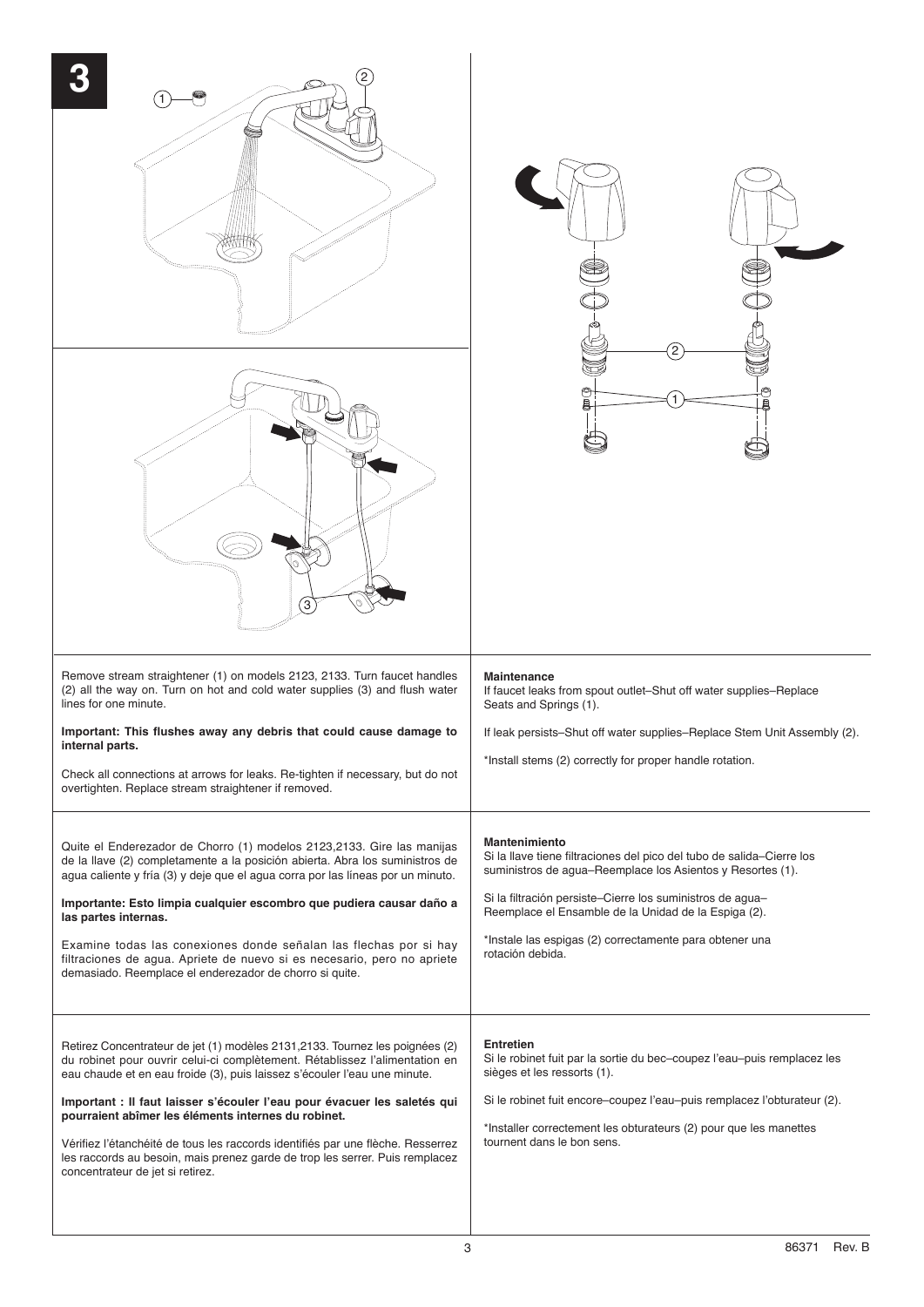**▲** Specify Finish / Especifíque el Acabado / Précisez le Fini



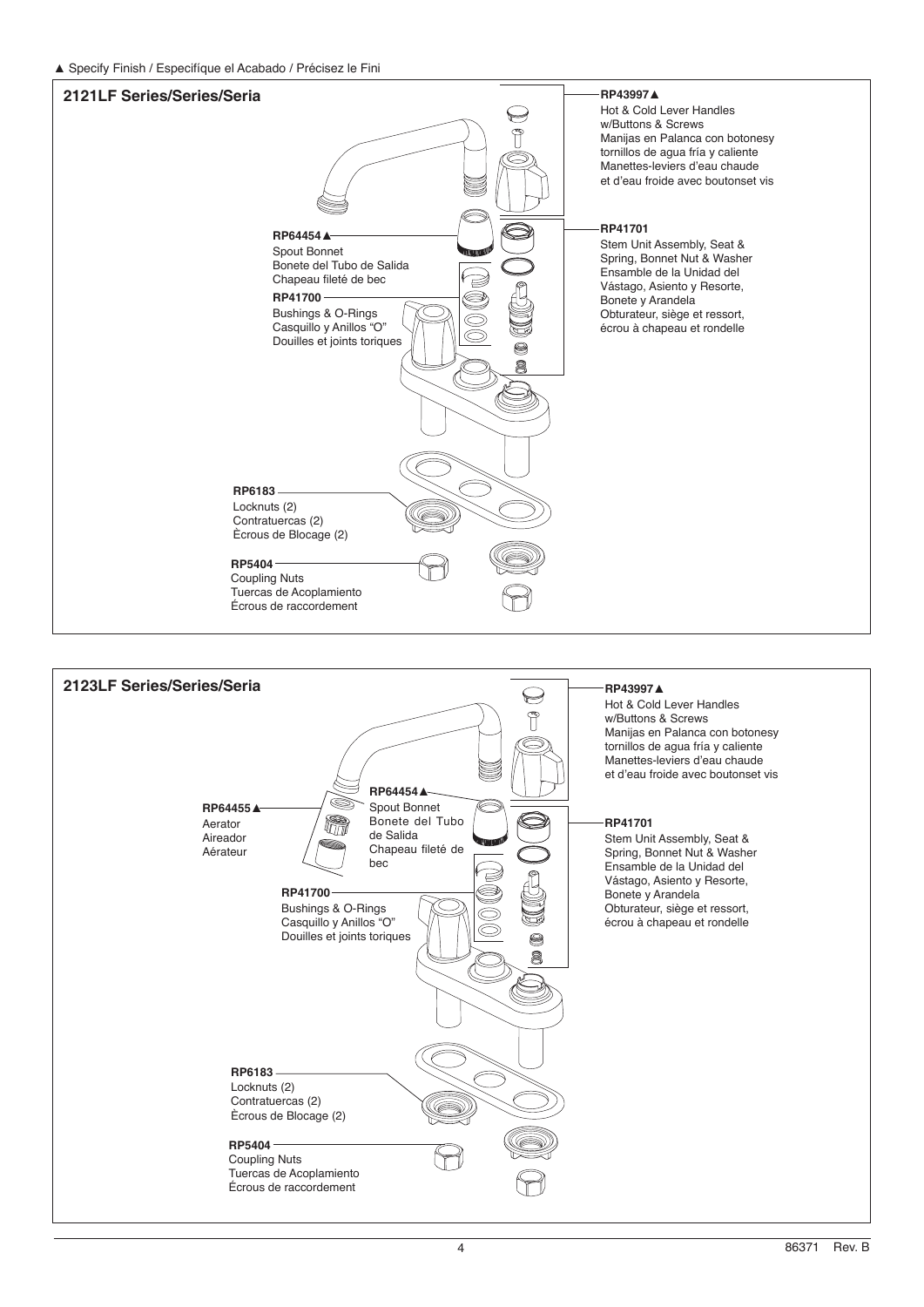**▲** Specify Finish / Especifíque el Acabado / Précisez le Fini